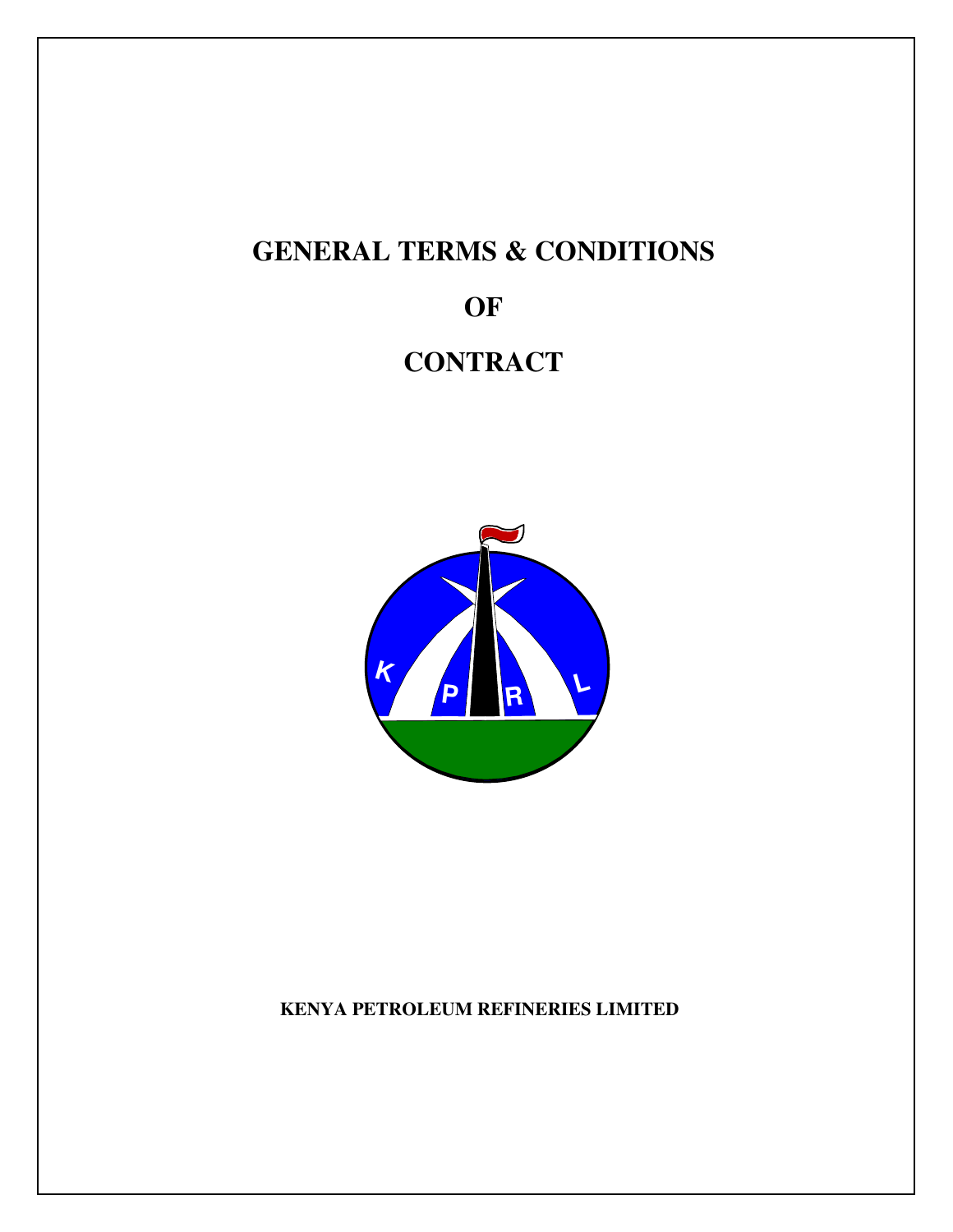#### **KENYA PETROLEUM REFINERIES LIMITED (Incorporated in Kenya)**

#### **GENERAL CONDITIONS**

| <b>Interpretation:</b> | 1. | In these conditions, except insofar as the context otherwise<br>requires:-                                                                                                                                                                                                                                                                                                                                                                                                                                  |
|------------------------|----|-------------------------------------------------------------------------------------------------------------------------------------------------------------------------------------------------------------------------------------------------------------------------------------------------------------------------------------------------------------------------------------------------------------------------------------------------------------------------------------------------------------|
|                        |    | "Company" means KENYA PETROLEUM REFINERIES<br><b>LIMITED</b>                                                                                                                                                                                                                                                                                                                                                                                                                                                |
|                        |    | "Contract" means the Contract Agreement/Memorandum of<br>Agreement, these Conditions, the Specifications and Drawings, any<br>written instructions issued by the Engineer hereunder, and any<br>other document, which may properly be referred to for the purpose<br>of ascertaining the rights and liabilities of the parties hereto:                                                                                                                                                                      |
|                        |    | "Contractor" has the same meaning as in the Contract<br>Agreement/Memorandum of Agreement.                                                                                                                                                                                                                                                                                                                                                                                                                  |
|                        |    | "Engineer" means the Company's chief, or such other engineer as<br>may from time to time be appointed by the Company.                                                                                                                                                                                                                                                                                                                                                                                       |
|                        |    | "Materials" means any material used or intended to be used in the<br>execution of the works                                                                                                                                                                                                                                                                                                                                                                                                                 |
|                        |    | "Plant" means all plant, machinery, appliances, tools or other<br>equipment required in or about the execution or maintenance of the<br>works of temporary works, but does not include materials or<br>anything forming or intending to form part of the works.                                                                                                                                                                                                                                             |
|                        |    | "Site" means the site of the works and such additional areas as may<br>be allocated by the Engineer for the temporary use of the<br>Contractor.                                                                                                                                                                                                                                                                                                                                                             |
|                        |    | "Temporary Works" means all temporary works of any kind<br>required in or about the execution or maintenance of the works.<br>"Works" means the works to be executed under the Contract                                                                                                                                                                                                                                                                                                                     |
|                        |    | "Application legislation" means any Act enactment instrument<br>bye-law regulation order notice direction or other requirement<br>enacted issued made given or notified by or under the authority of<br>the Government of Kenya or any regional or local government or<br>any local or other authority or any statutory public or other<br>competent board corporation company or body which whether<br>generally or specifically relates to or affects any act matter or thing<br>in the relevant context. |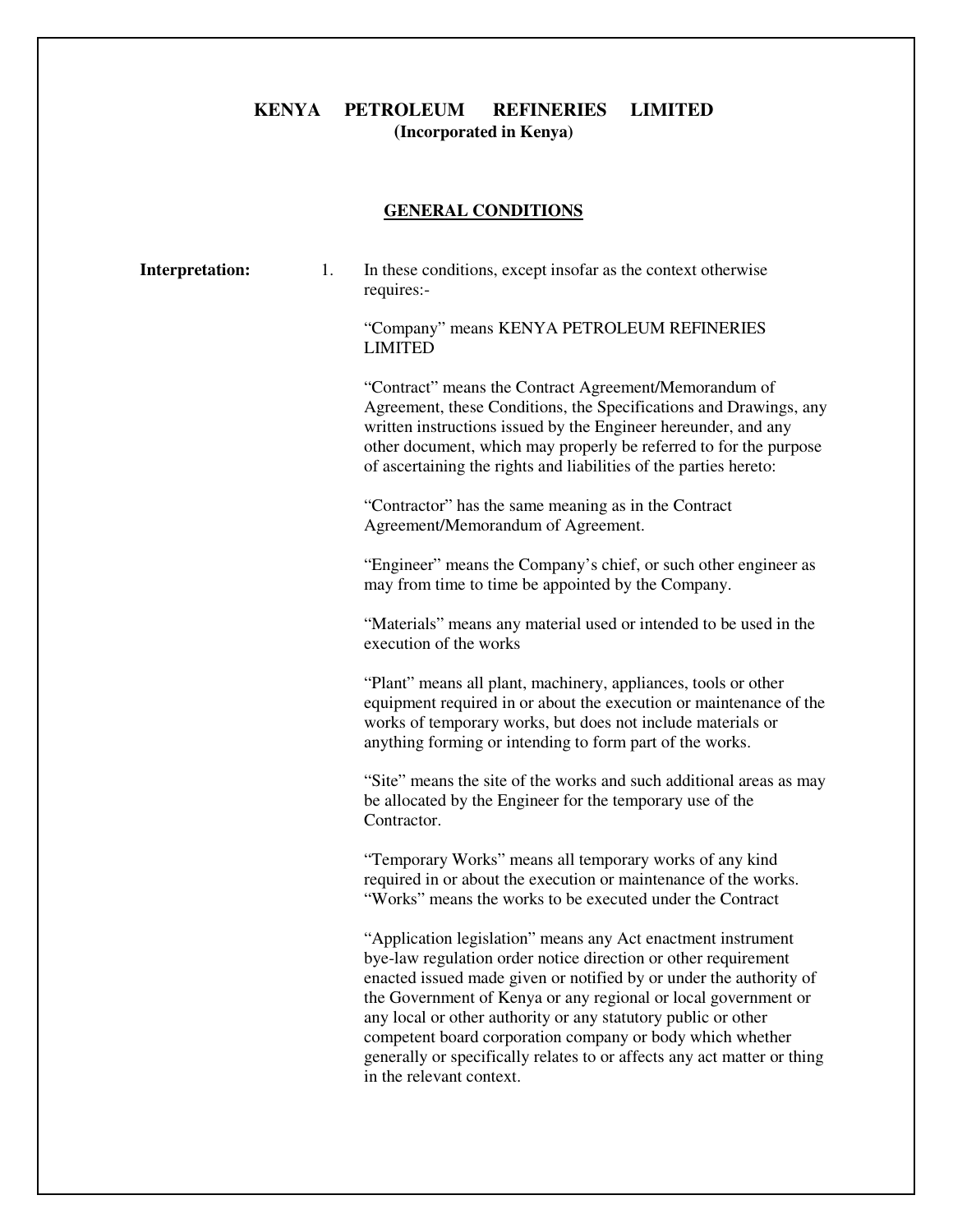| <b>Execution of works:</b>                      | 2. | The Contractor shall execute the works in accordance with the<br>Contract in a sound and workmanlike manner and to the<br>satisfaction of the Engineer. The Engineer may reject any work on<br>the ground of inferior workmanship or materials and may require<br>such work to be made good at the Contractor's expenses, except<br>that the Contractor shall not be responsible for the quality or the<br>suitability of materials supplied by the Company.                                                                                                                                                                                                                                   |
|-------------------------------------------------|----|------------------------------------------------------------------------------------------------------------------------------------------------------------------------------------------------------------------------------------------------------------------------------------------------------------------------------------------------------------------------------------------------------------------------------------------------------------------------------------------------------------------------------------------------------------------------------------------------------------------------------------------------------------------------------------------------|
| Programme, etc:                                 | 3. | (i) As soon as may be after making the Contract, the<br>Contractor shall, if so required by the Engineer, submit for<br>the Engineers approval a detailed programme setting out in<br>sequence the stages in which the work will be performed. Any<br>such programme, modified in accordance with the Engineer's<br>reasonable requirements (if any), shall be the programme to<br>which the Contractor shall work. The submission to and<br>approval by the Engineer of such a programme shall not<br>relieve the Contractor of any of his duties or liabilities<br>hereunder. Any such programme shall be subjected to revision<br>from time to time as the Engineer may reasonably require. |
|                                                 |    | (ii) Work shall be commenced immediately after the Contractor<br>has been admitted to the site and has received the<br>Engineers instructions to proceed, and shall thereafter be<br>prosecuted at the speed of working called for by the<br>Engineer, or if no special speed of working is called for<br>by the Engineer, with the utmost expedition consistent with<br>proper economy                                                                                                                                                                                                                                                                                                        |
|                                                 |    | (iii) The Engineer may at any time by notice in writing to the<br>Contractor specify a reasonable time for the completion of<br>the works or any part thereof, and the Contractor shall<br>thereafter take such steps as may be necessary to secure<br>completion in accordance with the notice                                                                                                                                                                                                                                                                                                                                                                                                |
|                                                 |    | (iv) The Engineer may at any time give directions in writing to<br>the Contractor as to the order in which part of the work<br>are to be executed and the Contractor shall comply with<br>such directions                                                                                                                                                                                                                                                                                                                                                                                                                                                                                      |
|                                                 |    | The Contractor shall keep the Engineer fully informed in<br>(v)<br>advance upon all details of the Contractors intended<br>procedure in performance of the Contract.                                                                                                                                                                                                                                                                                                                                                                                                                                                                                                                           |
| <b>Alternations, Additions</b><br>and Omissions |    | The Engineer may from time to time by written<br>4. $(i)$<br>instructions to the Contractor vary the works to be<br>executed under the Contract, and may in particular by such<br>instructions direct that any part of the works shall be<br>omitted or direct that additional works shall be executed.<br>Where such variations or the total of all such variations does<br>not involve a net decrease of more than 10 per cent of the<br>contract price, the Contractor shall not be entitled to<br>compensation for any loss of profits that may result from<br>such decrease                                                                                                               |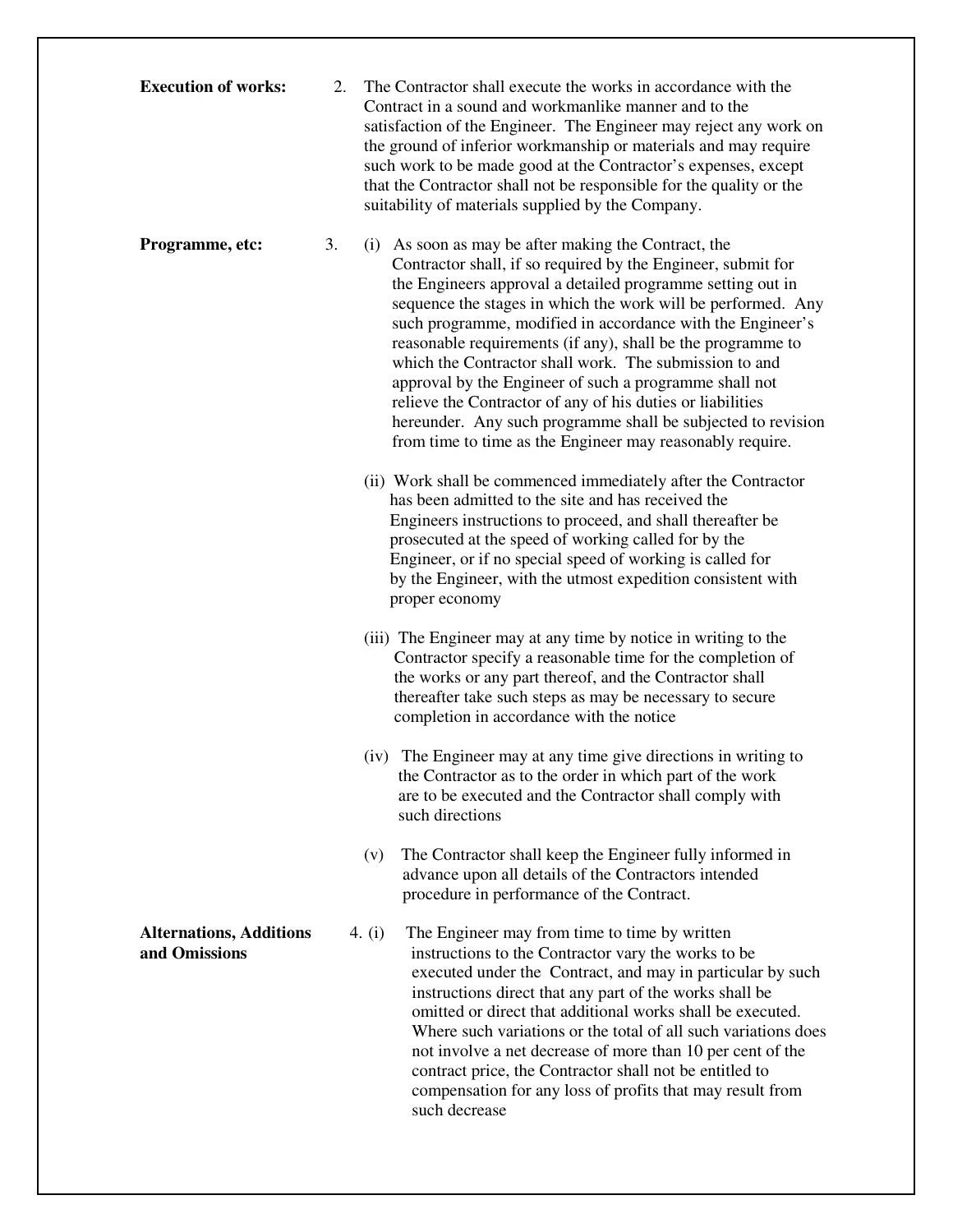|                                          | (ii)<br>The Contractor shall not deviate from the Contract nor<br>vary the works except in pursuance of and in accordance<br>with such instructions as aforesaid and shall not be<br>entitled to any payment whatsoever for any extra work<br>incurred in or necessitated by any variation or deviation<br>effected in contravention of this Clause but shall if<br>required to do so by the Engineer carry out at his own<br>expense all remedial works necessitated by such<br>unauthorized variations or deviations |  |
|------------------------------------------|------------------------------------------------------------------------------------------------------------------------------------------------------------------------------------------------------------------------------------------------------------------------------------------------------------------------------------------------------------------------------------------------------------------------------------------------------------------------------------------------------------------------|--|
| <b>Plant, Temporary</b><br>Works etc     | 5. $(i)$<br>The Contractor shall provide all such plant and stores and<br>all such transport and other services and shall carry out<br>and maintain all such temporary works, other than those to<br>be provided by the Company, as are necessary for<br>executing or preparing for the execution of the works.<br>The Contractors duties under this provision shall be<br>Performed in a manner satisfactory to the Engineer and in<br>accordance with any direction given by him.                                    |  |
|                                          | The plant, transport and temporary works shall be at the<br>(ii)<br>risk of the Contractor and any loss or damage thereto shall<br>be made good by the Contractor                                                                                                                                                                                                                                                                                                                                                      |  |
|                                          | If the plant includes any boilers or air receivers, such boiler<br>(iii)<br>or air receivers shall, before being brought on to the site,<br>be inspected and certified safe by a qualified inspector<br>approved by the Engineer                                                                                                                                                                                                                                                                                       |  |
| <b>Staff, Site</b><br>Organization, etc: | The Contractor shall at all times secure that the work is<br>6. $(i)$<br>carried on by an adequate site organization under the<br>supervision of a fully qualified representative appointed to<br>represent the Contractor on the site and giving his whole<br>time and attention to the works. The said representative<br>shall be a person approved by the Engineer, and such<br>approval may be withheld or at any time withdrawn by the<br>Engineer in his discretion                                              |  |
|                                          | The Contractor shall employ on the works a sufficient<br>(ii)<br>workmen and of trustworthy, skilful and experienced<br>foremen and tradesmen. His duties under this sub-clause<br>shall be performed to the satisfaction of the Engineer, and<br>in a manner comfortable with the requirement of any<br>applicable legislation                                                                                                                                                                                        |  |
|                                          | (iii) Subject to such requirement of any applicable legislation as<br>aforesaid and subject to any agreement understanding or<br>policy with reference to labour or the employment thereof<br>(whether or not of legal or statutory force) regarded by fair<br>employers as binding on them or to be observed by them,<br>the Contractor shall dismiss from the works any employee<br>who in his opinion or that of the Engineer is redundant,<br>unsuitable or incompetent                                            |  |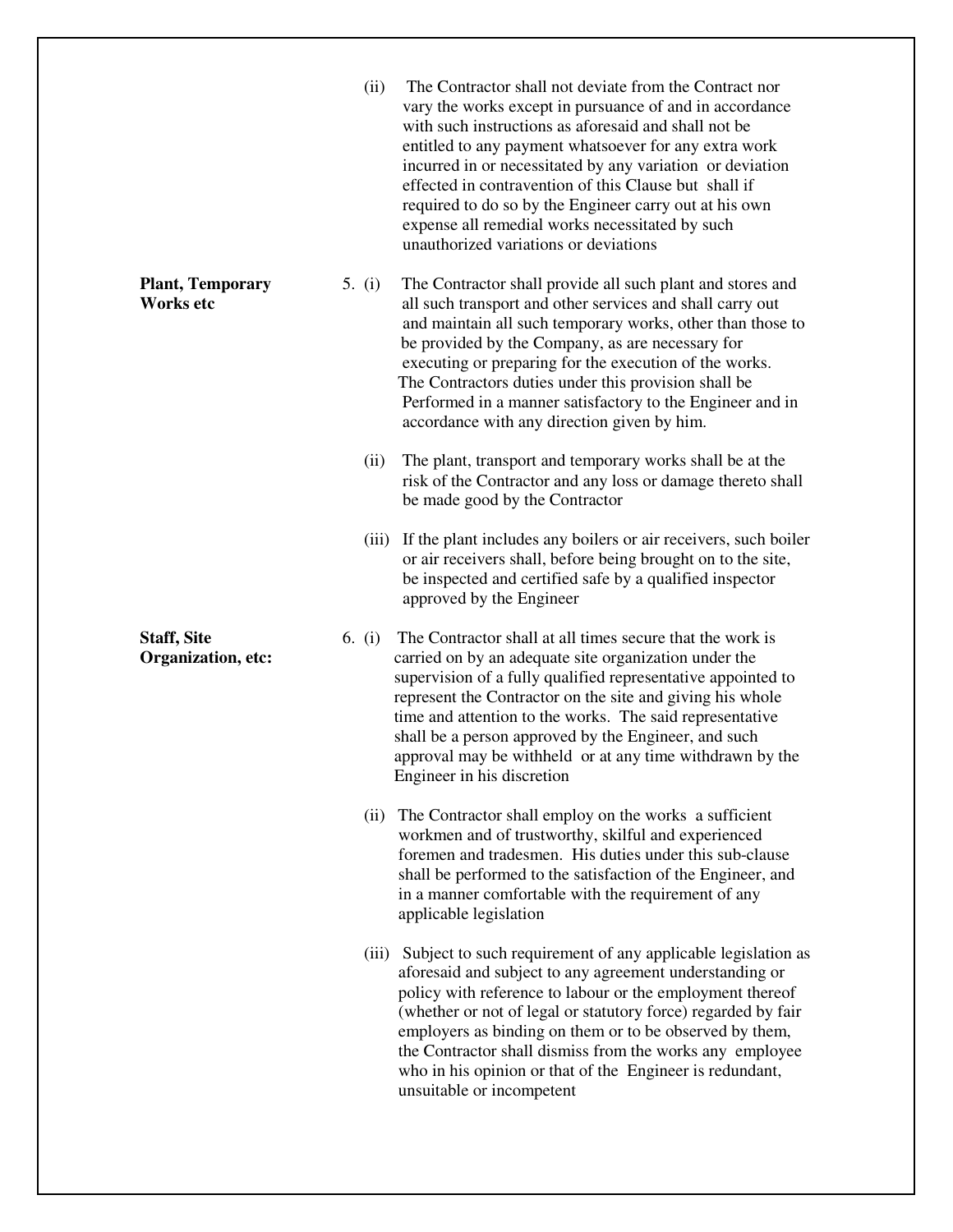|                                               | (iv)     | The temporary works provided by the Contractor together<br>with those provided by the Company, shall to the<br>satisfaction of the Engineer include adequate and efficient<br>offices, canteens, latrines and other necessary<br>accommodation for the Contractor's own staff, and also, if<br>required by the Engineer, for the staff of the Engineer.                                                                                                                                                                                                                                                                                                                                                                      |
|-----------------------------------------------|----------|------------------------------------------------------------------------------------------------------------------------------------------------------------------------------------------------------------------------------------------------------------------------------------------------------------------------------------------------------------------------------------------------------------------------------------------------------------------------------------------------------------------------------------------------------------------------------------------------------------------------------------------------------------------------------------------------------------------------------|
| <b>Materials</b>                              | 7. $(i)$ | The materials purchased by the Contractor shall be suitable<br>for their purposes and of the best quality or the quality<br>approved by the Engineer. Save as directed by the Engineer,<br>they shall comply with British or Dutch standard<br>specification                                                                                                                                                                                                                                                                                                                                                                                                                                                                 |
|                                               | (ii)     | Except as otherwise agreed, the materials shall be<br>supplied by the Contractor. Materials supplied by the<br>Contractor shall be subject to the approval of the<br>Engineer, and samples of such materials shall, if required<br>by the Engineer, be submitted to him before they are<br>delivered to the site. The Engineer may carry out such<br>tests and inspections of such materials as he may at any<br>time think necessary and may reject any such materials if<br>in his opinion they are unsuitable. The Contractor shall, if<br>so required by the Engineer, use his best endeavours to<br>arrange for the inspection and testing of such materials<br>by or on behalf of the Engineer at the Supplier's works |
|                                               | (iii)    | All motor spirit, lubricating oils, fuel and diesel oils, bitumen<br>and other petroleum products used by the Contractor shall be<br>obtained only from such suppliers as the company shall<br>currently approve whose names it shall be the duty of the<br>Contractor to ascertain from the Company.                                                                                                                                                                                                                                                                                                                                                                                                                        |
|                                               | (iv)     | Any materials purchased by the Contractor which the<br>Engineer considers to be unsuitable or to be in excess of<br>what is required for the time being shall be removed from the<br>site at the Contractors expenses                                                                                                                                                                                                                                                                                                                                                                                                                                                                                                        |
|                                               | (v)      | The Contractor shall be responsible for off-loading materials<br>supplied by the company                                                                                                                                                                                                                                                                                                                                                                                                                                                                                                                                                                                                                                     |
|                                               | (vi)     | The Contractor shall be responsible for storing and protecting<br>materials on the site                                                                                                                                                                                                                                                                                                                                                                                                                                                                                                                                                                                                                                      |
|                                               |          | (vii) The Contractor shall arrange deliveries of materials on the<br>site with due regard to efficient, continuous and economical<br>working                                                                                                                                                                                                                                                                                                                                                                                                                                                                                                                                                                                 |
| <b>Plant and Materials</b><br>on Site         |          | 8. No plant materials or temporary works shall be removed from<br>the site without the consent in writing of the Engineer, which<br>consent shall not be unreasonable withheld                                                                                                                                                                                                                                                                                                                                                                                                                                                                                                                                               |
| <b>Wages and Working</b><br><b>Conditions</b> | 9. $(i)$ | The Contractor shall not employ or permit to be<br>employed on the site any person under the age of 16<br>years                                                                                                                                                                                                                                                                                                                                                                                                                                                                                                                                                                                                              |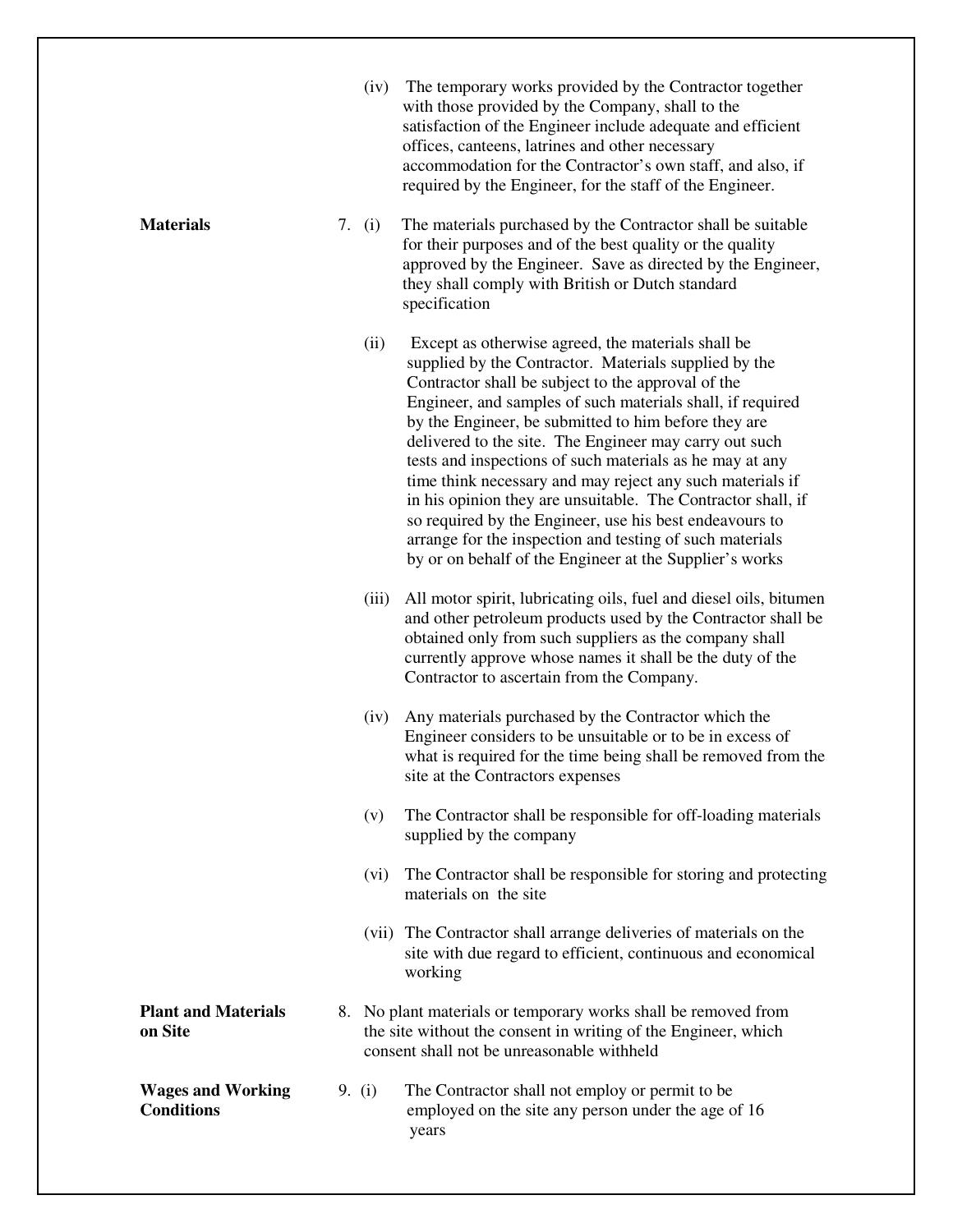- (ii) The Contractor shall ensure that all labour employed on the site by him or his sub-contractor shall be employed only upon and subject to such applicable wages rates allowance terms and conditions as shall or may be prescribed by any regulations made under the Regulation of Wages and Conditions of Employment Act (Cap. 229) or by any other applicable legislation or by any agreement with the relevant trade union or unions for the time being in force or (subject to the foregoing) as may be in accordance with any such agreement understanding or policy as is referred to in Clause 6 (iii)
- (iii) The contract price shall be deemed to have been based upon (*inter alia*) the wage rates allowance terms and conditions referred to in sub-clause (ii) in force as at the date of the Contract but neither party shall be entitled to any adjustment of the Contract price by reason of overtime working or any fluctuation in or any factor affecting such wages rates allowance terms or conditions after the date of the Contract except as herein otherwise expressly provided
- (iv) The Contractor shall keep and require his sub-contractors to keep in their customary form full and complete records of all wages and allowances of whatever nature paid to their employees on the site and shall whenever reasonably so to do produce such records for inspection by an authorized representative of the Company
- (v) The Contractor shall not seek or agree to any amendment to the Site Agreement without the prior written consent of the Company
- (vi) If any dispute or difference should arise between the Contractors and any other contractors on the site, with reference to wages and working, overtime or premium pay, the Company shall be entitled to call for immediate consultations between the Contractor and contractors in question to resolve the said dispute
- (vii) If any question which is likely to give rise to a dispute is raised by or on behalf of any other or all of the employees of the Contractor or his sub-contractors, then the negotiation procedure laid down in the Site Agreement shall be followed unless a national federation or similar trade agreement which is binding on the Contractor or subcontractor requires the adoption of other negotiating procedures
- (viii) In this clause "Site Agreement" means any agreement for the time being in force between contractors and the unions and approved by the Company which by general or specific application regulates wages rates and/or terms and conditions of employment on the site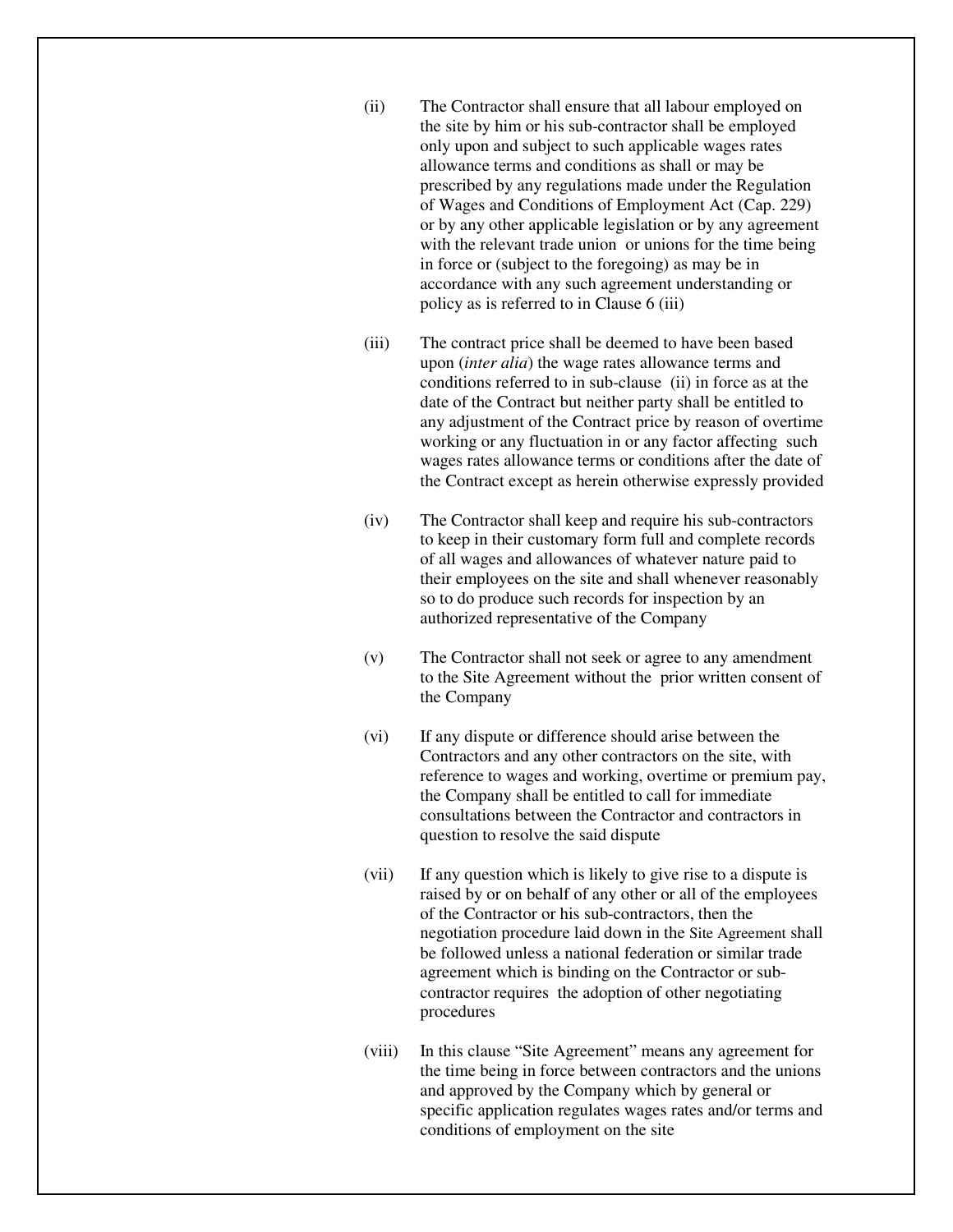| Occupational Health $\&$ 10.<br>Safety Act 2007<br>(OSHA 2007).                     |     |           | The Contractor shall in regard to safety health and welfare<br>observe the requirements of the OSHA 2007 and of any other<br>applicable legislation and shall ensure that the same are<br>observed by his sub-contractors                                                                                                                                                                                                                                               |
|-------------------------------------------------------------------------------------|-----|-----------|-------------------------------------------------------------------------------------------------------------------------------------------------------------------------------------------------------------------------------------------------------------------------------------------------------------------------------------------------------------------------------------------------------------------------------------------------------------------------|
| <b>Electrical Circuits</b>                                                          | 11. |           | The Contractor shall in regard to any electrical circuits which he<br>may install for the purposes of the Contract observe the<br>requirements of any applicable legislation. The Engineer may test<br>any electrical circuits used in connection with the execution of the<br>works, and if he is dissatisfied with any such circuits it shall not be<br>used. The Contractor shall secure that compliance with this clause<br>is made a condition of any sub-contract |
| <b>Fencing, Watching</b><br>and Lighting                                            | 12. | (i)       | The Contractor shall provide and maintain to the<br>satisfaction of the Engineer: -                                                                                                                                                                                                                                                                                                                                                                                     |
|                                                                                     |     | (a)       | a sufficient number of watchmen                                                                                                                                                                                                                                                                                                                                                                                                                                         |
|                                                                                     |     | (b)       | any fencing reasonably necessary to prevent trespass, or<br>injury to life or property, and                                                                                                                                                                                                                                                                                                                                                                             |
|                                                                                     |     | (c)       | sufficient lighting for the plant and temporary works<br>supplied by him.                                                                                                                                                                                                                                                                                                                                                                                               |
|                                                                                     |     | (ii)      | Site lighting (other than lighting on the plant or<br>temporary works supplied by the Contractor) shall be<br>provided by the Company.                                                                                                                                                                                                                                                                                                                                  |
|                                                                                     |     | (iii)     | The Contractor shall use his best endeavors to secure that<br>no unauthorized person is permitted to enter or remain on the<br>site.                                                                                                                                                                                                                                                                                                                                    |
| <b>Compliance with</b><br><b>Acts and</b><br><b>Regulations</b><br><b>Generally</b> |     | 13. $(i)$ | The Contractor shall give all notices and pay all fees the<br>giving or payment of which in relation to the execution<br>of the works or any temporary works is required by or<br>under any applicable legislation.                                                                                                                                                                                                                                                     |
|                                                                                     |     | (ii)      | The Contractor shall conform with the provisions of any<br>applicable legislation as aforesaid in regard to the<br>execution of the works and of any temporary works and<br>shall (in accordance with Clause 23) indemnify the<br>Company its servants and agents from and against all<br>penalties and liabilities of whatsoever nature and kind<br>arising out of or in respect of the breach of any applicable<br>legislation as aforesaid.                          |
|                                                                                     |     | (iii)     | If, owing to any applicable legislation as aforesaid, any<br>variation of the works is necessary, the Contractor shall<br>notify the Engineer that such is the case.                                                                                                                                                                                                                                                                                                    |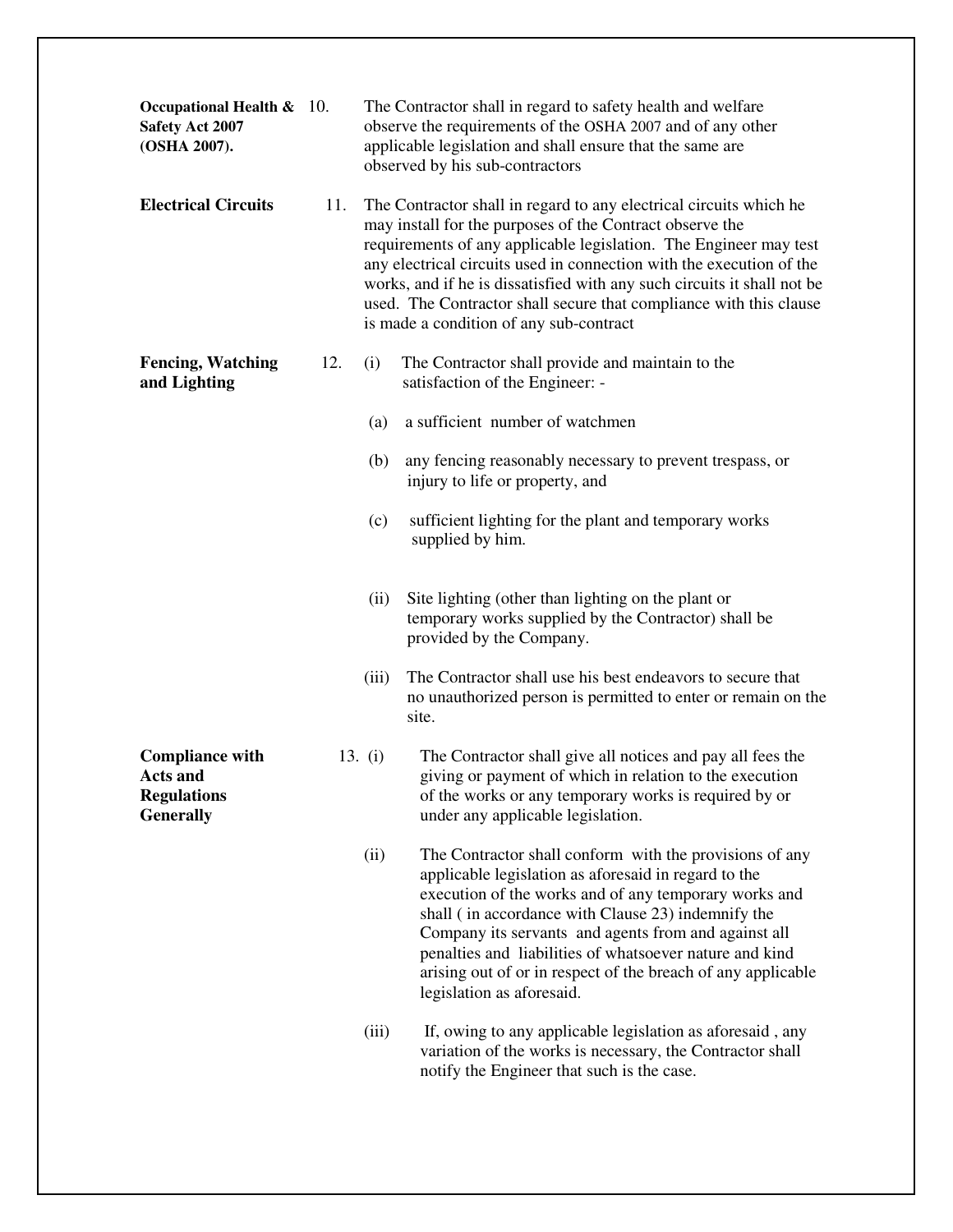| <b>Contractor to</b><br><b>Inform himself</b><br><b>Fully.</b> |     | 14. The Contractor shall be deemed to have obtained, before<br>entering into the Contract, all requisite information as to the<br>site, as to local condition and facilities, and as to any other<br>relevant matter of whatever nature. The Company shall not<br>be liable for any inaccuracy or insufficiency in the information<br>available to the Contractor                                                                                                                                                                                                                                                                                                            |
|----------------------------------------------------------------|-----|------------------------------------------------------------------------------------------------------------------------------------------------------------------------------------------------------------------------------------------------------------------------------------------------------------------------------------------------------------------------------------------------------------------------------------------------------------------------------------------------------------------------------------------------------------------------------------------------------------------------------------------------------------------------------|
| Setting out.                                                   |     | 15. The Contractor shall not be responsible for any error in the setting<br>out of the works which is due to incorrect instructions or information<br>given in writing by the Engineer. Save as aforesaid, the Contractor<br>shall be responsible for the true and accurate setting out of the works<br>and shall not be relieved of his responsibility by any tests or<br>inspections carried out by the Engineer. The Contractor shall<br>carefully protect and preserve all bench marks, site rails, pegs and<br>other things used in setting out the works. "Setting out " in this clause<br>includes obtaining correct positions, levels, dimensions and<br>alignments. |
| <b>Facilities for</b><br><b>Site Contact</b>                   | 16. | The Contractor shall provide the site contact or his representative<br>with such facilities and assistance as the site contact or his<br>representative may require in taking levels, checking dimensions,<br>examining work, testing and inspecting materials and workmanship<br>and otherwise watching and supervising the work and their<br>executions.                                                                                                                                                                                                                                                                                                                   |
| <b>Facilities for</b><br><b>Other</b><br><b>Contractor etc</b> |     | 17. The Contractor shall, in accordance with the requirement of the<br>Engineer, afford all reasonable facilities for the servants of the<br>Company in the performance of their duty, and for any other person,<br>body or authority who may be lawfully employed or engaged on or in<br>connection with the site.                                                                                                                                                                                                                                                                                                                                                          |
| Company's<br>roads.                                            | 18. | The Contractor shall have free use of the Company's roads for the<br>purpose of obtaining access to the and carrying men, plant and<br>materials thereto.                                                                                                                                                                                                                                                                                                                                                                                                                                                                                                                    |
| <b>Fossils</b>                                                 | 19. | All fossils or coins or other articles of value or antiquity and all<br>structures or remains or other things of geological or archaeological<br>interest discovered on the site shall, as between the Company and the<br>Contractor, be deemed to the property of the Company, and the<br>Contractor shall take reasonable precautions to prevent his workmen or<br>any other person from removing or damaging any such articles or things<br>and shall, immediately on discovery thereof and before their removal,<br>inform the Engineer of such discovery and carry out at the expense of the<br>Company the Engineer's directions as to the disposal thereof.           |
| <b>Returns and</b><br><b>Information</b>                       | 20. | The Contractor shall make reports to the Engineer at such intervals and<br>on such occasions as the Engineer may from time to time require. Such<br>reports shall contain in the form and detail called for by the Engineer, such<br>information as the Engineer may require with respect to labour, materials,<br>plant, the progress of the work or other relevant matter.                                                                                                                                                                                                                                                                                                 |
| <b>Work on Existing</b><br><b>Installation</b>                 |     | If the works are to be carried out within an existing installation<br>21.(i)<br>of the Company, care should be taken to avoid any hindrance of<br>the normal operations at the installation.                                                                                                                                                                                                                                                                                                                                                                                                                                                                                 |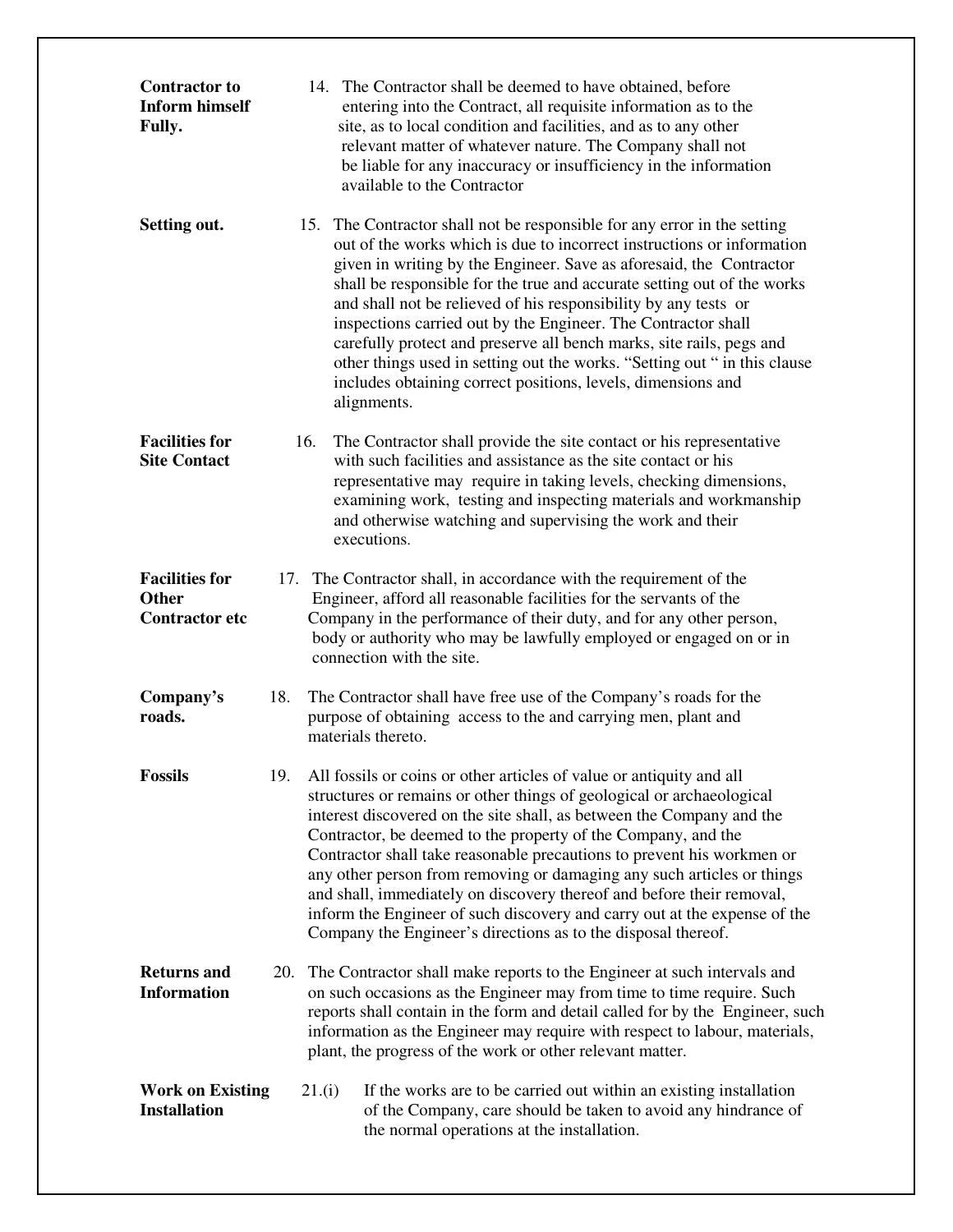- (ii) The Contractor shall strictly observe all rules as to smoking, carrying matches and lighters and striking sparks, and all other safety regulations as defined in and required by Appendix No. 1 of these Conditions.
- (iii) The Company shall be at liberty ( although not being obliged to do so ) to order an immediate cessation of the whole or any part of the works in the event of any breach of any of the said safety Regulations and to refuse to permit the same to be recommenced unless and until such breach shall have been remedied to its satisfaction without incurring in any such case any liability towards the Contractor for any loss or damage which the Contractor shall or may suffer.
- **Injuries to** 22. (i) The Contractor shall take reasonable care to avoid damage to **Company's and** the works or to any other property of the Company and shall **Contractor's** indemnify the Company its servants or agents against all claims **property** arising out of damage to the Contractor's or any Subcontractor's property insofar as any such damage arising out of or is connected with the execution of the works and whether or not such damage is caused or contributed to by the Company its servants or agents.
	- (ii) The Contractor shall take due and proper care of all and any plant machinery tools appliances and equipment which the Company shall or may provide or make available to the Contractor for or in connection with the works and shall keep the said equipment In good repair order and condition and preserved from loss damage or injury (except such as may be caused only by fair wear and tear in the reasonable use thereof ) and shall forthwith on satisfaction of the purpose for which such equipment shall have been so provided or made available or earlier if the Company shall so require return the same to the Company entire and in such state of repair order and condition as shall be in strict compliance with the foregoing obligation and in the event of any loss, damage or injury (except as aforesaid) the Contractor shall on demand compensate the Company therefor in damages being the cost of repair or (in the case of loss or irreparable damage or injury) the cost of replacement
	- (iii) The Contractor shall ensure that all and any employees of the Contractor shall forthwith on demand made at any time by or on behalf of the Company, submit to being searched by any official of the Company for property belonging to the Company which is or is suspected to be in the possession or control of any such employee.
- **Injuries to Third** 23. (i) The Contractor shall indemnify the Company, its servants **Parties and their** and agents, against all claims by and liabilities in respect of:
	- (a) personal injury, including death and industrial disease, sustained by any employee of the Contractor or of a subcontractor,

**Property, etc.**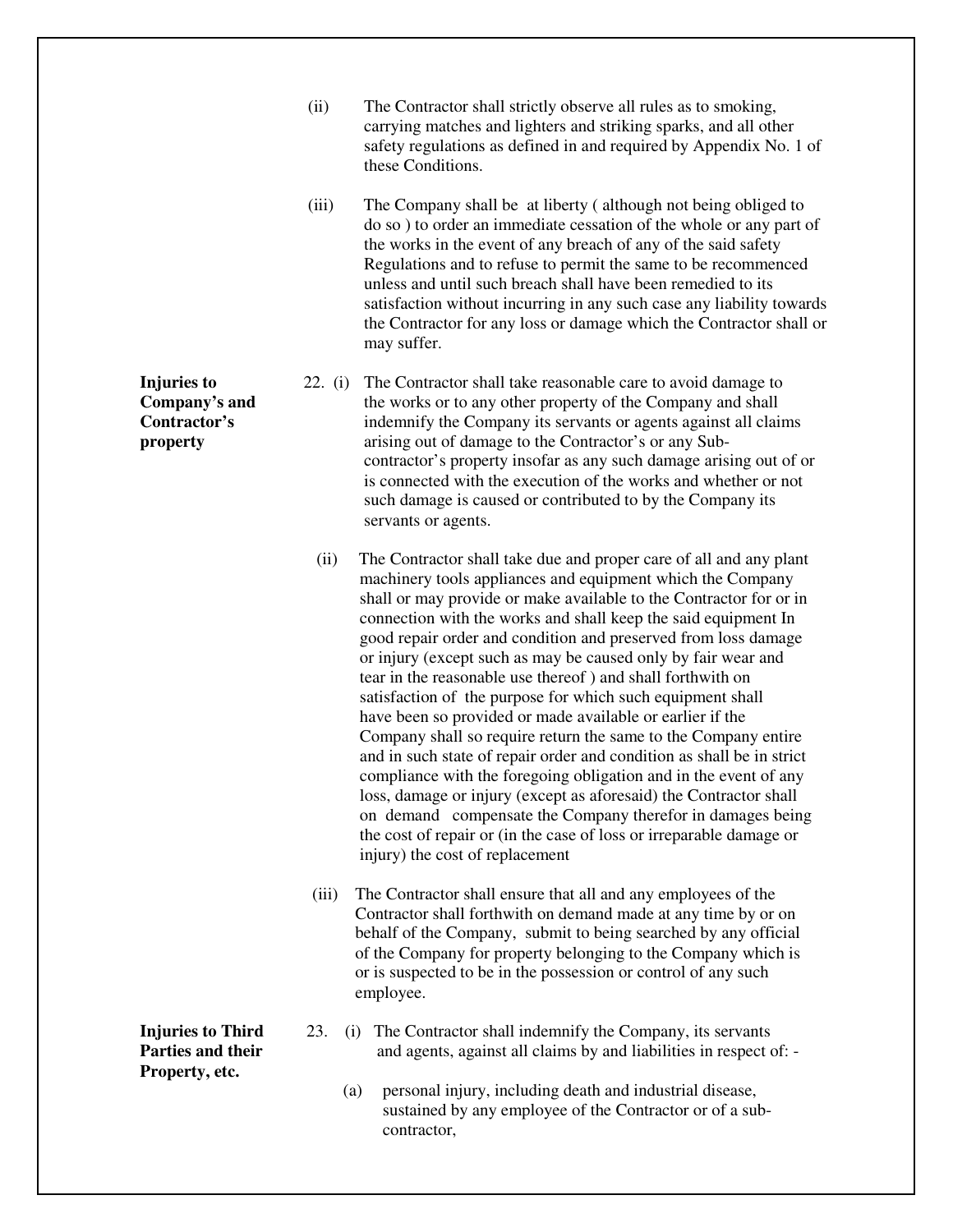- (b) loss or damage to the property and personal injury including death, to the person of any Third party, and
- (c) loss or damage to the property, equipment or tools of the Contractor, a sub-contractor or any of their employees

Insofar as any such claims or liabilities arise out of or are connected with the execution of the works, whether or not the negligence or other breach of duty of the Company, its servants or agents shall have cause or contributed to any such personal injury, loss or damage, and shall indemnify the Company, its servants and agents, against all actions, proceeding, damages, costs, charges, expense or payment, taken against or payable or made by the Company, its servants and agents in respect of any such claims or liabilities:

Provided that in respect of paragraph (b) above of this sub-clause the indemnity shall not cover liabilities arising out of personal injury to servants and agents of the Company where there has been no negligence by the Contractor his servants or agents or his sub-contractor their servants or agents.

Provided further that in respect of paragraph (c) above of this sub-clause the indemnity shall not cover liabilities directly arising out of written instructions to the Contractor his servants or agents from the Company or its servants or agents.

- (ii) The Contractor undertakes that he or his sub-contractors shall maintain insurance to cover both themselves, the Company, its servants or agents for such liabilities referred to in sub-clause (i) of this clause up to the sum so specified in the Contract Agreement /Memorandum of Agreement, in respect of any one incident or series of incidents arising from one event.
- (iii) Notwithstanding the foregoing the Company shall hold the Contractor, his servants or agents and his sub-contractors and their servants or agents, harmless from any such liabilities to third parties which may arise out of or in consequence of the performance of this Contract whether negligence or otherwise in excess of the sum so specified in the Contract Agreement /Memorandum of Agreement, in respect of any one incident or series of incidents arising from one event. Provided that the preceding provisions of this sub-clause (iii) shall not apply to the liabilities of the Contractor or his sub-contractors for personal injury to their own personnel and in the case of such personal injuries the indemnity provisions of sub-clause (i) of this clause shall apply without limitation and the provisions of sub-clause (ii) shall also apply.
- (iv) In this clause "personal injury" includes fatal injury and disease and "third party" means any person other than the Contractor and the Company and includes (without prejudice to the generality of the foregoing) subcontractor and servants and agents of the Company, the Contractor and sub-contractors.
- **Assignment** 24. The Contractor shall not assign the Contract or any part thereof or any benefit or interest thereunder without the written consent of the Company.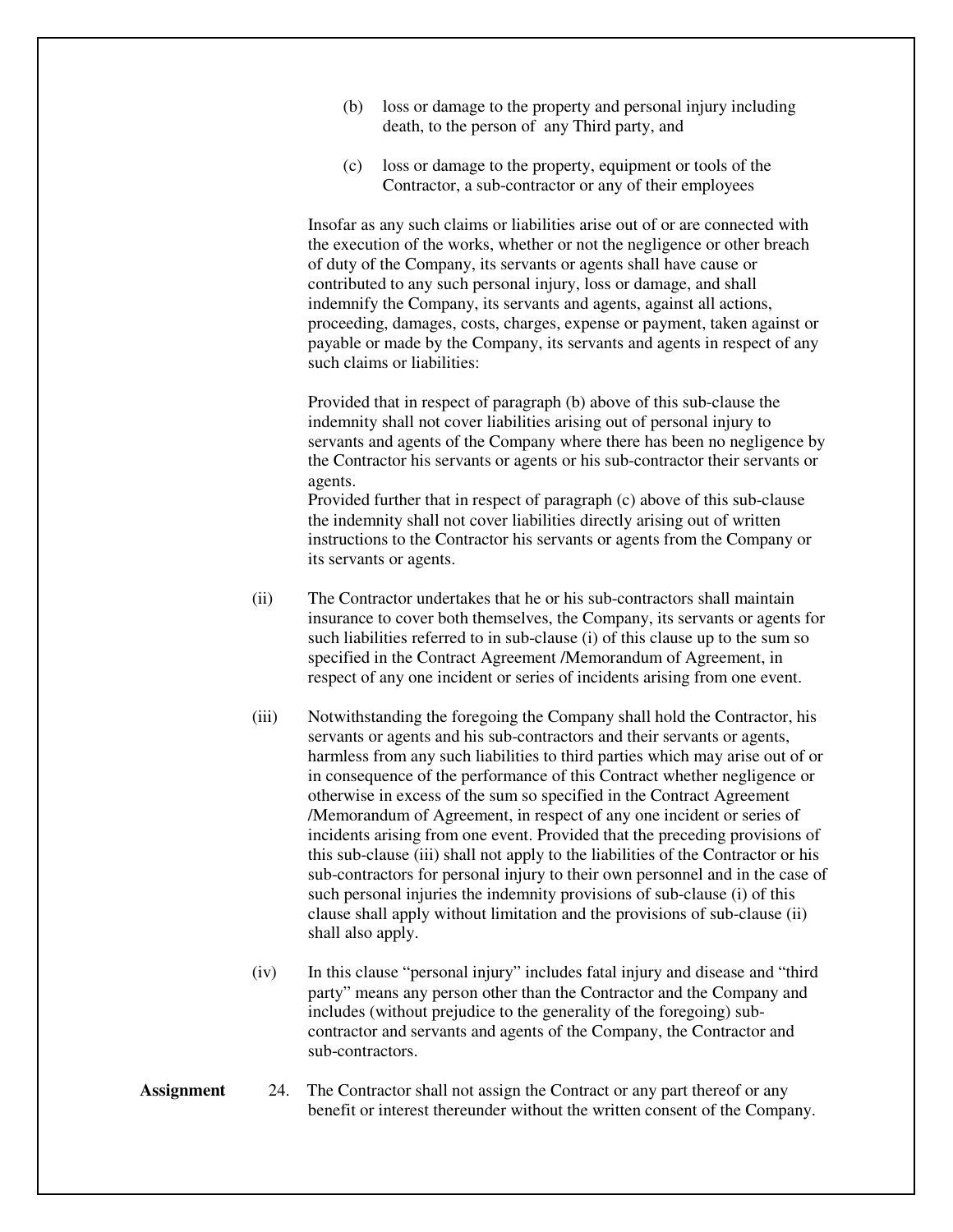| <b>Sub-letting</b>                                        | 25. | (i)           | The Contractor shall not sub-let the whole of the works.                                                                                                                                                                                                                                                                                                                                                                                                                                                                                                                                                                                                                                                    |
|-----------------------------------------------------------|-----|---------------|-------------------------------------------------------------------------------------------------------------------------------------------------------------------------------------------------------------------------------------------------------------------------------------------------------------------------------------------------------------------------------------------------------------------------------------------------------------------------------------------------------------------------------------------------------------------------------------------------------------------------------------------------------------------------------------------------------------|
|                                                           |     | (ii)          | Subject to the provisions of the Contract, the Contractor shall not<br>sub-let any part of the works without the written consent of the<br>Engineer, and such consent, if given shall not relieve the<br>Contractor from any obligation under the Contract.                                                                                                                                                                                                                                                                                                                                                                                                                                                 |
|                                                           |     | (iii)         | The Engineer may require the Contractor to sub-let particular parts<br>of the works to a sub-contractor selected by the Engineer and it<br>shall be the duty of the Contractor to use his best endeavours to<br>comply with any such requirements, but compliance therewith<br>shall not relieve the Contractor from any obligation under the<br>Contract                                                                                                                                                                                                                                                                                                                                                   |
|                                                           |     | (iv)          | The Contractor shall be responsible for the acts, omissions,<br>defaults and neglects of any sub-contractor, his agent, servants or<br>workmen as fully as if they were the acts, omissions, defaults or<br>neglects of the Contractor, his agents, servants or workmen.                                                                                                                                                                                                                                                                                                                                                                                                                                    |
| <b>Prime cost</b><br>Contracts.                           |     | or quotation. | 26. In prime cost contracts the Contractor shall endeavour to secure<br>the utmost economy compatible with his obligations under the Contract,<br>and shall use his best endeavours to obtain and shall allow to the Company<br>the benefit of any rebates or discounts. The Contractor shall use his best<br>endeavours in such contracts to obtain competitive tenders or quotations for<br>the supply of materials and also (subject to the requirement of the<br>Engineer) for the carrying out of work proposed to be sub-contracted, and<br>shall keep the Engineer informed of all invitations to tender or quote and<br>shall obtain the Engineer's approval in writing before accepting any tender |
| <b>Adjustments</b><br>for Variations,<br>Overtime, etc.   |     |               | 27. (i) Payment for extra work shall not be made on a day work<br>basis unless before undertaking the work the Contractor has<br>obtained the written consent of the Engineer to his carrying out the<br>Work on that basis.                                                                                                                                                                                                                                                                                                                                                                                                                                                                                |
|                                                           |     | (ii)          | The Engineer shall determine the amount (if any) to be added to or<br>deducted from the contract price in respect of any variations,<br>additions or omissions made on his written instructions. The said<br>amount shall be a reasonable sum calculated with due regard to the<br>rates (if any) set out in the Contract and to all other relevant<br>circumstances. In the case of extra work done on a day work basis,<br>the said amount shall be based on the Contractor's expenditure,<br>together with profit thereon at a reasonable rate.                                                                                                                                                          |
|                                                           |     | (iii)         | If the Company requests the Contractor to work overtime for any<br>reason not relating to any default by the Contractor, the net extra<br>cost shall be paid by the Company to the Contractor.                                                                                                                                                                                                                                                                                                                                                                                                                                                                                                              |
| <b>Provisional</b><br>cost and Prime<br><b>Cost Items</b> |     |               | 28 (i) Except as the Engineer may direct, the Contractor shall not incur any<br>expenditure on prime cost items or items covered in the Contract by<br>provisional sums.                                                                                                                                                                                                                                                                                                                                                                                                                                                                                                                                    |
|                                                           |     |               | (ii) In respect of expenditure incurred by him on such items the<br>Contractor shall be entitled to receive the net amount of the said<br>expenditure (after taking account of all discounts for cash in excess if                                                                                                                                                                                                                                                                                                                                                                                                                                                                                          |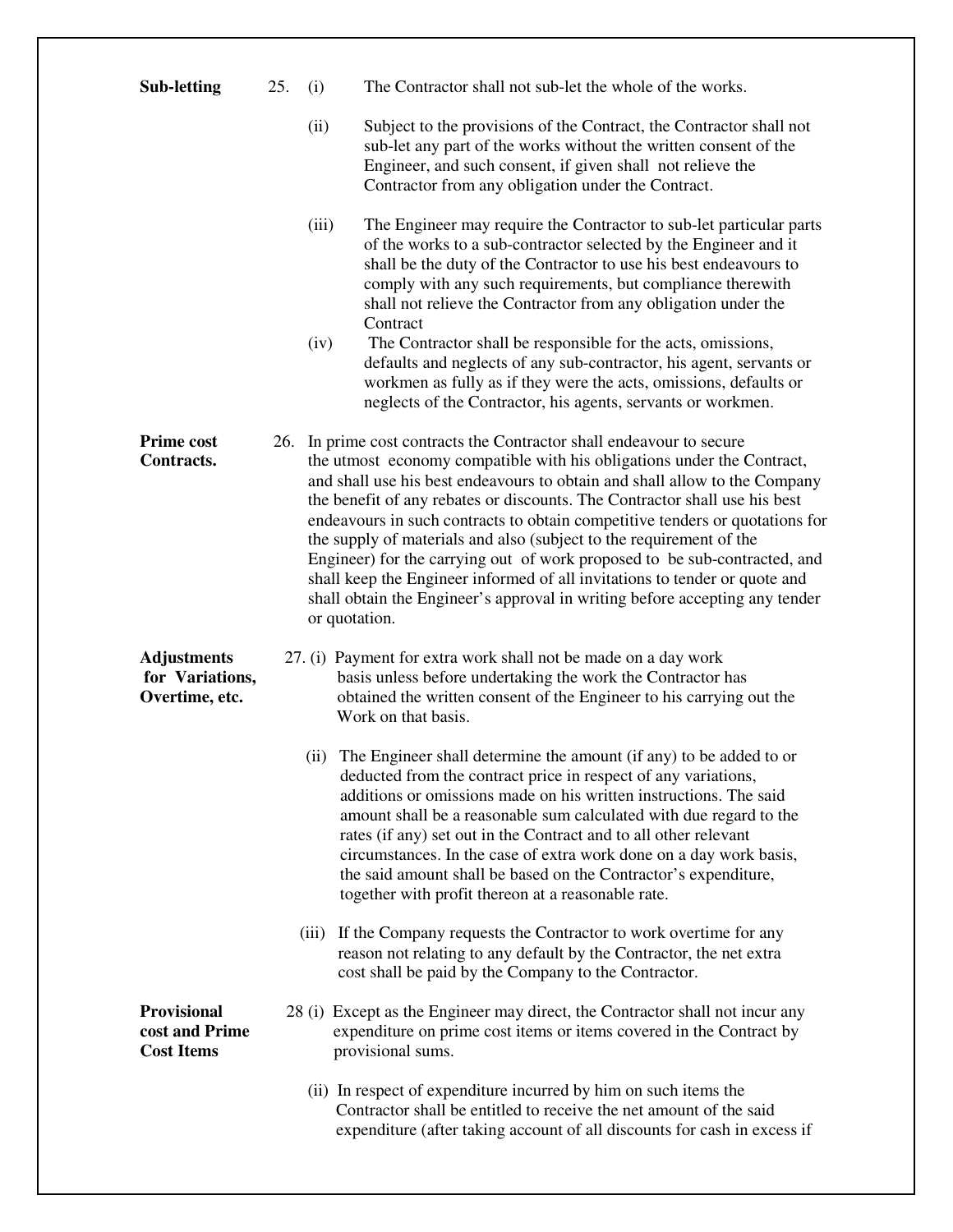|                              | 2 <sup>1</sup> / <sub>2</sub> per cent and all other discounts, rebates and allowances together<br>with profit on the said net amount at such reasonable rate as, in default<br>of agreement, may be determined by arbitration under the provisions<br>hereinafter contained.                                                                                                                                                                                                                                                                                                                |
|------------------------------|----------------------------------------------------------------------------------------------------------------------------------------------------------------------------------------------------------------------------------------------------------------------------------------------------------------------------------------------------------------------------------------------------------------------------------------------------------------------------------------------------------------------------------------------------------------------------------------------|
|                              | (iii) Where the Contract price as specified in the Contract includes any<br>provisional sums or any sums in respect of prime cost items, in<br>ascertaining the final contract price, those shall be deducted and<br>the sums payable to the Contractor under sub-clause (ii) of this<br>clause shall be added.                                                                                                                                                                                                                                                                              |
| <b>Variations in</b><br>cost | The Contact price shall be subject to adjustments to meet any<br>29. (i)<br>increase or reduction in the cost of the works due to any general<br>rise or fall in the cost of labour or materials, provided that no account<br>shall be taken of any increase in the cost of the works which is<br>attributable to the Contractor's failure to work at the proper speed.                                                                                                                                                                                                                      |
|                              | (ii) The amount of any such adjustment shall be the net increase or<br>reduction in the costs incurred by the Contractor, without any<br>allowance for overhead charges or profits. Adjustments to meet<br>increase shall be allowed only in so far as the Contractor has suffered<br>loss without any compensating gain.                                                                                                                                                                                                                                                                    |
|                              | No adjustments shall be made for variation in boot money, tool<br>(iii)<br>money, dirt money, or the like, or for holidays with pay<br>contributions, or for traveling time, fares, or guaranteed minimum<br>period.                                                                                                                                                                                                                                                                                                                                                                         |
|                              | The Contractor shall notify the Company of any relevant rise or<br>(iv)<br>fall in costs as it comes into operation.                                                                                                                                                                                                                                                                                                                                                                                                                                                                         |
|                              | Adjustments under this clause must be separately invoiced. Claims<br>(v)<br>by the Contractor for such adjustments shall be made as soon as<br>known, and in any event all outstanding claims accruing prior to<br>the 31 <sup>st</sup> December in any year, before 15 <sup>th</sup> January following.<br>Claims by the Contractor shall be supported by adequate<br>documentary evidence to the satisfaction of the Engineer, and the<br>Company may require the Contractor to produced his books to the<br>company for the purpose of enabling the Company to verify any<br>such claims. |
| <b>Account</b>               | 30.<br>All accounts submitted by the Contractor shall be in triplicate. The<br>Contractor shall submit separate accounts relating to any extra work<br>done on a day work basis.                                                                                                                                                                                                                                                                                                                                                                                                             |
| <b>Payments</b>              | 31.<br>The Company shall make to the Contractor after the end of each<br>(i)<br>month a monthly payment which when taken together with the<br>previous monthly payments equals 90 per cent of either:                                                                                                                                                                                                                                                                                                                                                                                        |
|                              | (a) the value as certified by the Engineer of work done in accordance<br>with the Contract on a schedule rate basis or a lump sum basis<br>(such value to be calculated by reference to the schedule rates, or<br>not to exceed a due proportion of the lump sum, as the case may<br>require), or;                                                                                                                                                                                                                                                                                           |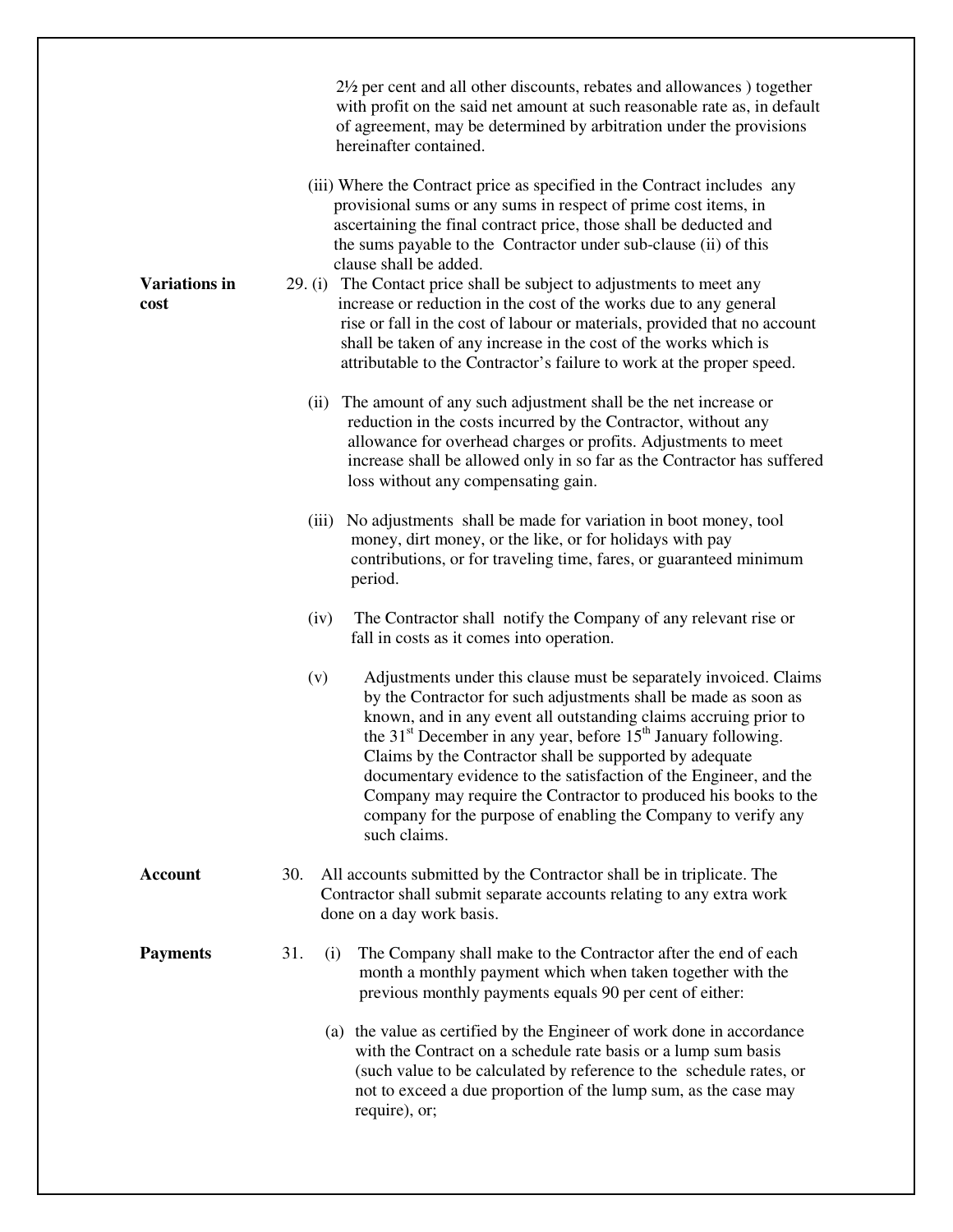|                                                                  |      | (b) the amount as shown by invoices of wages paid, materials<br>purchased, plant hired and other disbursements made in accordance<br>with the Contract on a prime cost basis.                                                                                                                                                                                                                                                                                                                                                                                                                                                                                                                                                                                                                            |
|------------------------------------------------------------------|------|----------------------------------------------------------------------------------------------------------------------------------------------------------------------------------------------------------------------------------------------------------------------------------------------------------------------------------------------------------------------------------------------------------------------------------------------------------------------------------------------------------------------------------------------------------------------------------------------------------------------------------------------------------------------------------------------------------------------------------------------------------------------------------------------------------|
|                                                                  | (i)  | Such invoices for any month shall be submitted by the Contractor to the Company<br>for approval within 7 days after the end of the month and the monthly payment<br>shall be made within 21 days thereafter.<br>The balance shall be paid by the Company to the Contractor when<br>the maintenance work has been completed and the Contractor has<br>notified the Company in writing that he has no further claim with<br>respect to the Contract or any matter relating thereto. After<br>acceptance of the said balance the Contractor shall not make or<br>proceed with any such claim.                                                                                                                                                                                                               |
|                                                                  | (ii) | Any payment made or certificate issued or approval given under<br>this clause shall not preclude the Company from questioning the<br>extent, quality or adequacy of the work done by the Contractor.                                                                                                                                                                                                                                                                                                                                                                                                                                                                                                                                                                                                     |
| <b>Maintenance</b>                                               | 32.  | The Contractor shall carry out with all possible speed such<br>maintenance work (including work necessary to remedy defects) as<br>may be found necessary and ordered by the Engineer during a period<br>of twelve months after the Engineer has certified that works have<br>been completed. The Contractor shall be paid for such work in<br>accordance with provisions of the Contract relating to additional work,<br>except in the case of work rendered necessary owing to defective<br>materials supplied by the Contractor or workmanship, the cost of<br>which shall be borne by the Contractor. The provisions of the this<br>clause apply whether or not the works are used during the<br>maintenance period, and whether or not some part thereof is used<br>before completion of the whole. |
| <b>Clearance of</b><br>site during progress<br>and on completion |      | 33. The Contractor shall ensure that during the progress of the works<br>debris is not allowed to enter or be washed into any drainage system<br>and that on completion of the works all surplus or scrap materials,<br>general rubbish and all his gear and plant is removed from the site and<br>that the site is left in a clean and tidy condition.                                                                                                                                                                                                                                                                                                                                                                                                                                                  |
| Drawings etc.                                                    | 34   | Drawings, tracings, designs and specifications supplied by the<br>Company shall be and remain the property of the Company and shall<br>be treated by the Contractor as confidential. They may not be<br>reproduced by the Contractor except for purposes connected with the<br>preparation of the Contractor's tender or the execution of the<br>Contract. All copies thereof must be returned to the Company with<br>the Contractor's tender, and, if the tender is accepted, within one<br>month from the completion of the works or the earlier termination of<br>the Contract.                                                                                                                                                                                                                       |
| Contractor's                                                     |      | 35. If either: -                                                                                                                                                                                                                                                                                                                                                                                                                                                                                                                                                                                                                                                                                                                                                                                         |
|                                                                  | (a)  | the Contractor contravenes or makes default in the performance of<br>any of the provisions of the Contract, and the contravention or<br>default continues for 7 day after the Company has given notice in<br>writing to the Contractor specifying the contravention or default, or                                                                                                                                                                                                                                                                                                                                                                                                                                                                                                                       |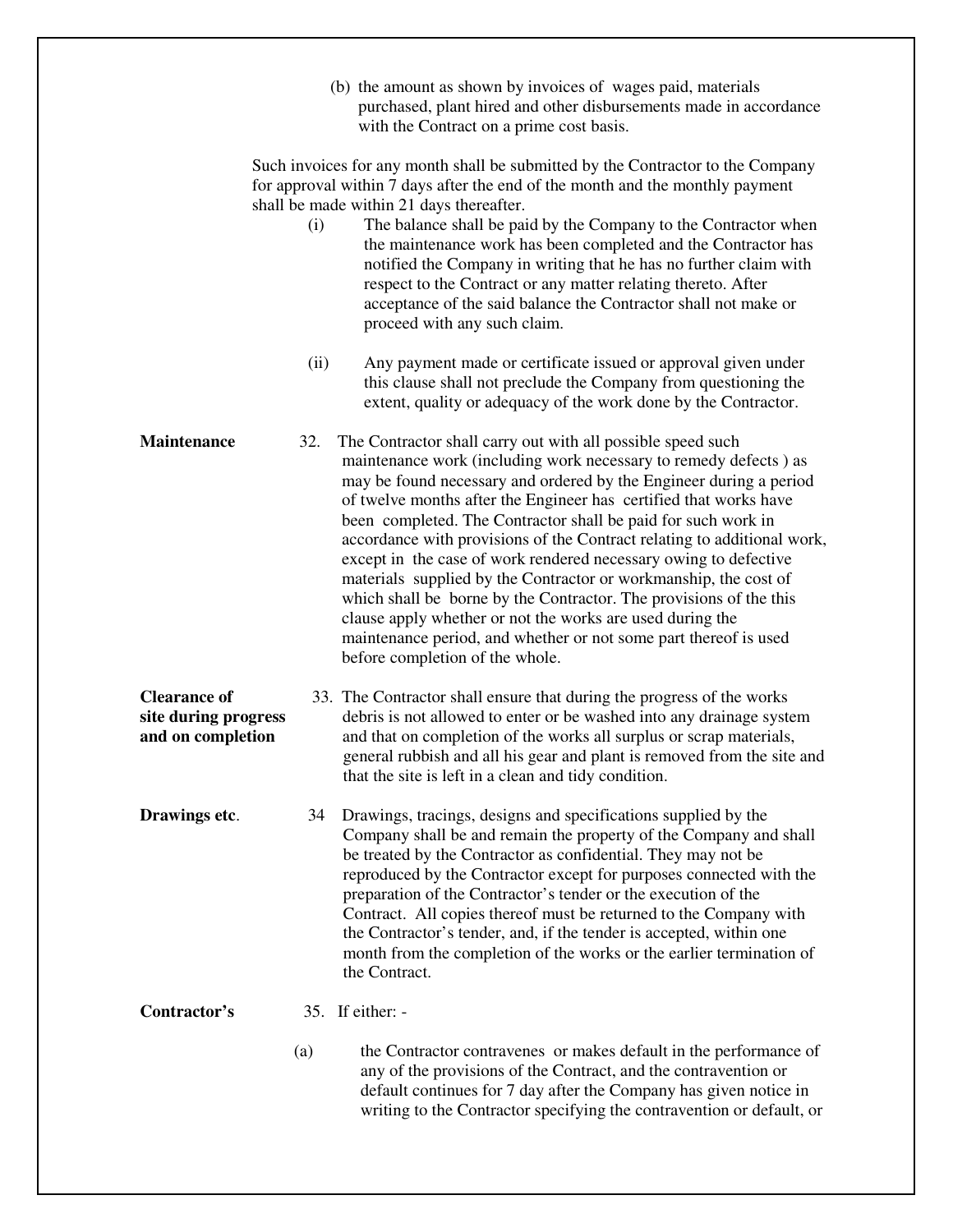(b) the Contractor becomes bankrupt, or has a receiving order made against him, or presents his petition in bankruptcy, or makes an arrangement or assignment in favour of his creditors, or agrees to carry out the Contract under a committee of inspection, or goes into liquidation (other than voluntary liquidation for the purposes of amalgamation or reconstruction), or has execution levied on his goods,

the Company may, without prejudice to rights available to them, by notice in writing to the Contractor forthwith determine the Contract, and may retain all moneys then due or thereafter falling due under the Contract and apply them towards making good any loss or damage arising from the contravention or default or the termination of the Contract aforesaid. A certificate of the Engineer that the contractor has contravened or made default in the performance of any of the provisions of the Contract and that contravention or default has continued for seven days after the Company has given notice in writing to the Contractor specifying the contravention or default shall be conclusive evidence of these facts for the purposes of this clause.

- **Suspension** 36. (i) The Company may at any time and from time to time by notice in **and Special** writing to the Contractor suspend the execution of the works or any **Powers of** portion thereof for such periods as may be specified in notice. All **Termination** reasonable expenses incurred by the Contractor by reason of suspension of the works or any portion thereof by the Company (otherwise than in consequence of some default on the part of the Contractor ) shall be added to the Contract price, provided that no claim shall be made under this clause unless the Contractor has, within a reasonable time after the event giving rise to the claim, given notice in writing to the Company of his intention to make such claim.
	- (ii) The Company may at any time by 14 days, notice in writing to the Contractor determine the Contract, and on the determination of the Contract by such notice:
		- (a) The Contractor shall, if so required by the Engineer and if it is practicable to do so on terms approved by the Engineer, assign to the Company the benefit of any sub-contract entered into by the Contractor in connection with works or terminate any such subcontract,
		- (b) the Engineer shall certify:
			- (i) the sums remaining payable to the Contractor under the terms of the Contract in respect of work done, materials supplied and plant provided up to the determination
			- (ii) any sums which have necessarily been paid by the Contractor in order to carry out his obligations under paragraph (a)hereof
			- (iii) any other reasonable cost or expenses incurred by the Contractor by reason of the determination,

and the Contractor shall be entitled to be paid the sums so certified, but shall not be entitled to any further payment.